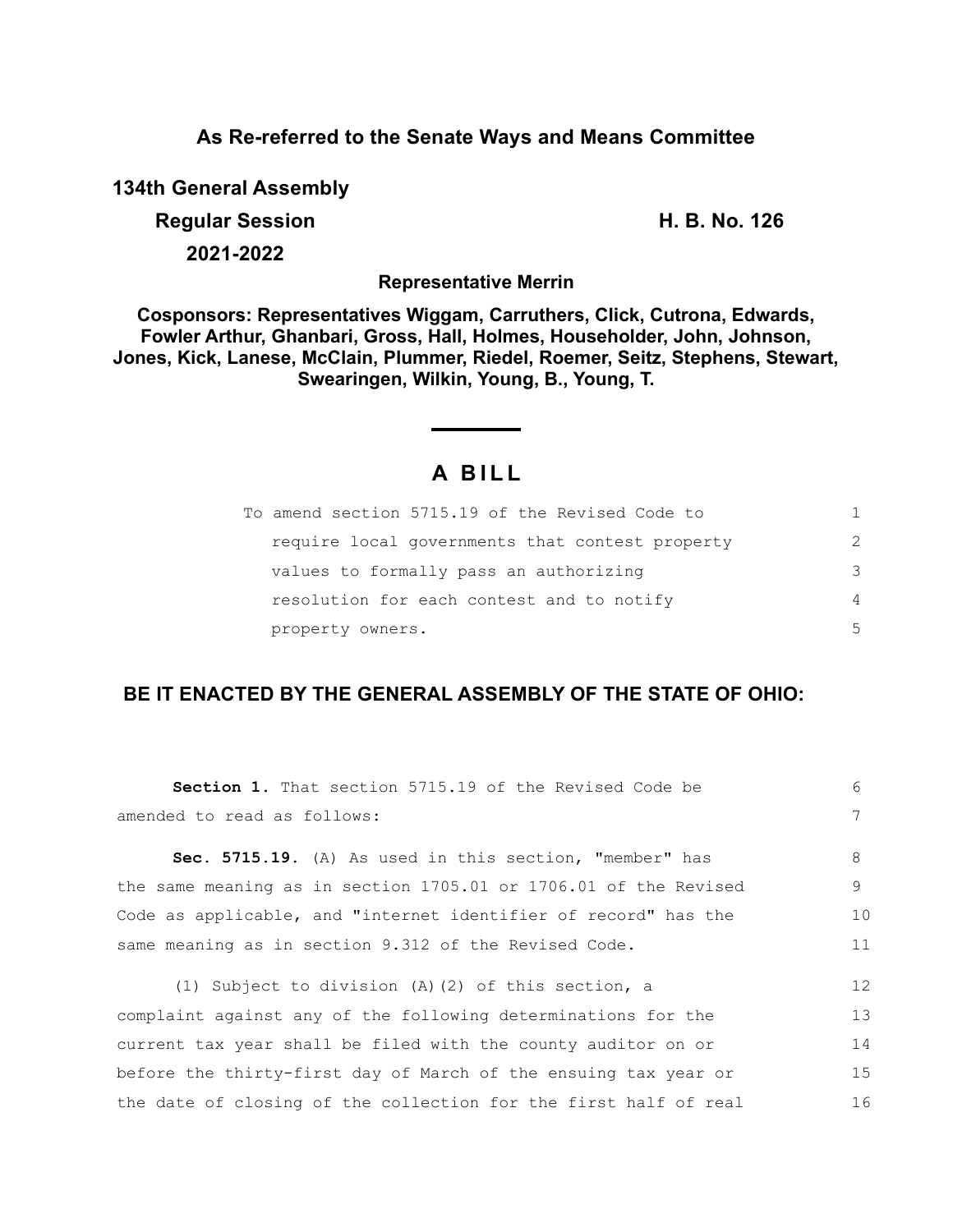## **H. B. No. 126 Page 2 As Re-referred to the Senate Ways and Means Committee**

| and public utility property taxes for the current tax year,      | 17 |
|------------------------------------------------------------------|----|
| whichever is later:                                              | 18 |
| (a) Any classification made under section 5713.041 of the        | 19 |
| Revised Code;                                                    |    |
| (b) Any determination made under section 5713.32 or              | 21 |
| 5713.35 of the Revised Code;                                     | 22 |
| (c) Any recoupment charge levied under section 5713.35 of        | 23 |
| the Revised Code;                                                | 24 |
| (d) The determination of the total valuation or assessment       | 25 |
| of any parcel that appears on the tax list, except parcels       | 26 |
| assessed by the tax commissioner pursuant to section 5727.06 of  | 27 |
| the Revised Code;                                                | 28 |
| (e) The determination of the total valuation of any parcel       | 29 |
| that appears on the agricultural land tax list, except parcels   | 30 |
| assessed by the tax commissioner pursuant to section 5727.06 of  | 31 |
| the Revised Code;                                                | 32 |
| (f) Any determination made under division (A) of section         | 33 |
| 319.302 of the Revised Code.                                     | 34 |
| If such a complaint is filed by mail or certified mail,          | 35 |
| the date of the United States postmark placed on the envelope or | 36 |
| sender's receipt by the postal service shall be treated as the   | 37 |
| date of filing. A private meter postmark on an envelope is not a | 38 |
| valid postmark for purposes of establishing the filing date.     | 39 |
| Any person owning taxable real property in the county or         | 40 |
| in a taxing district with territory in the county; such a        | 41 |
| person's spouse; an individual who is retained by such a person  | 42 |
| and who holds a designation from a professional assessment       | 43 |
| organization, such as the institute for professionals in         | 44 |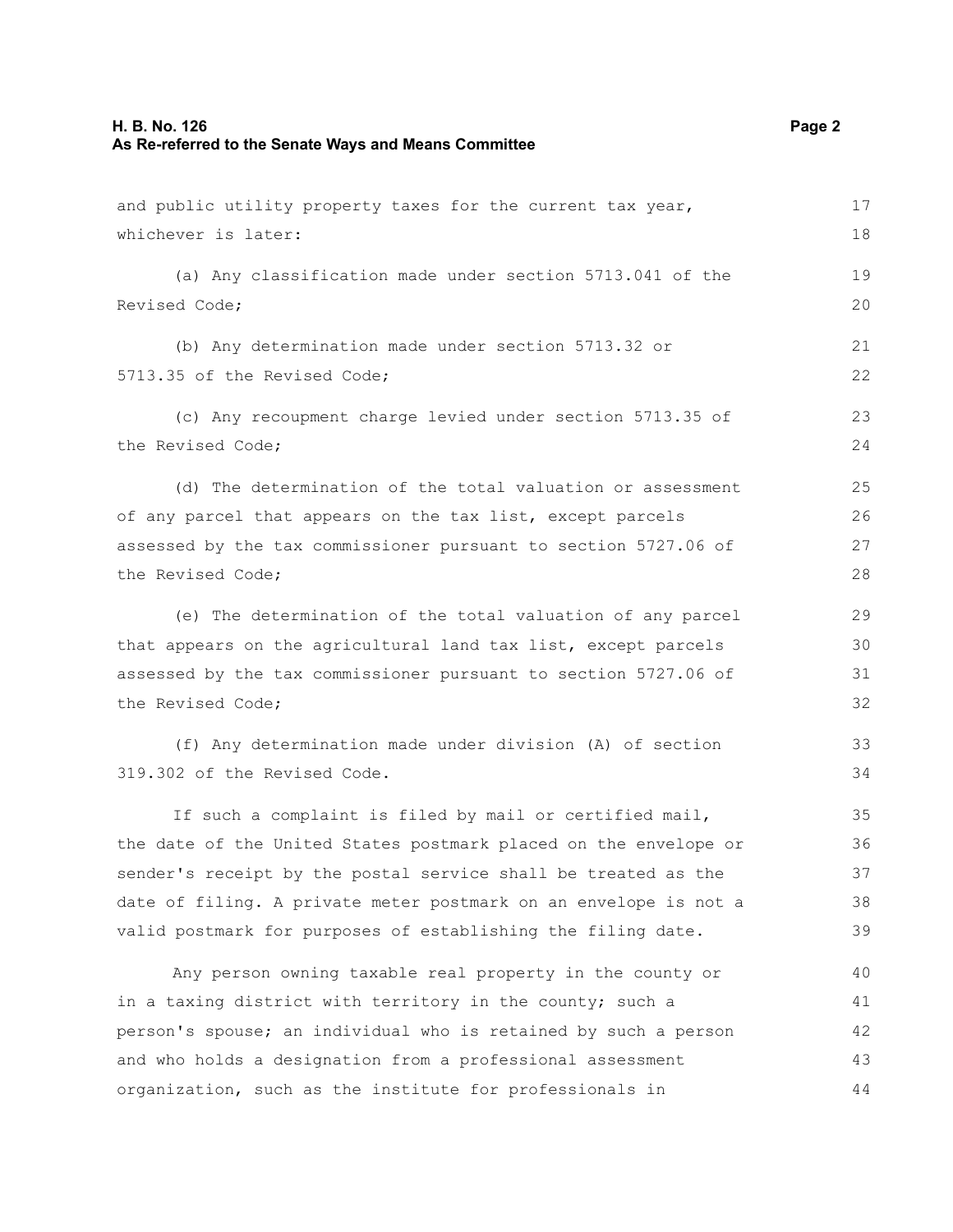#### **H. B. No. 126** Page 3 **As Re-referred to the Senate Ways and Means Committee**

taxation, the national council of property taxation, or the international association of assessing officers; a public accountant who holds a permit under section 4701.10 of the Revised Code, a general or residential real estate appraiser licensed or certified under Chapter 4763. of the Revised Code, or a real estate broker licensed under Chapter 4735. of the Revised Code, who is retained by such a person; if the person is a firm, company, association, partnership, limited liability company, or corporation, an officer, a salaried employee, a partner, or a member of that person; if the person is a trust, a trustee of the trust; the board of county commissioners; the prosecuting attorney or treasurer of the county; the board of township trustees of any township with territory within the county; the board of education of any school district with any territory in the county; or the mayor or legislative authority of any municipal corporation with any territory in the county may file such a complaint regarding any such determination affecting any real property in the county, except that a person owning taxable real property in another county may file such a complaint only with regard to any such determination affecting real property in the county that is located in the same taxing district as that person's real property is located. The county auditor shall present to the county board of revision all complaints filed with the auditor. 45 46 47 48 49 50 51 52 53 54 55 56 57 58 59 60 61 62 63 64 65 66 67 68

(2) As used in division (A)(2) of this section, "interim period" means, for each county, the tax year to which section 5715.24 of the Revised Code applies and each subsequent tax year until the tax year in which that section applies again. 69 70 71 72

No person, board, or officer shall file a complaint against the valuation or assessment of any parcel that appears on the tax list if it filed a complaint against the valuation or 73 74 75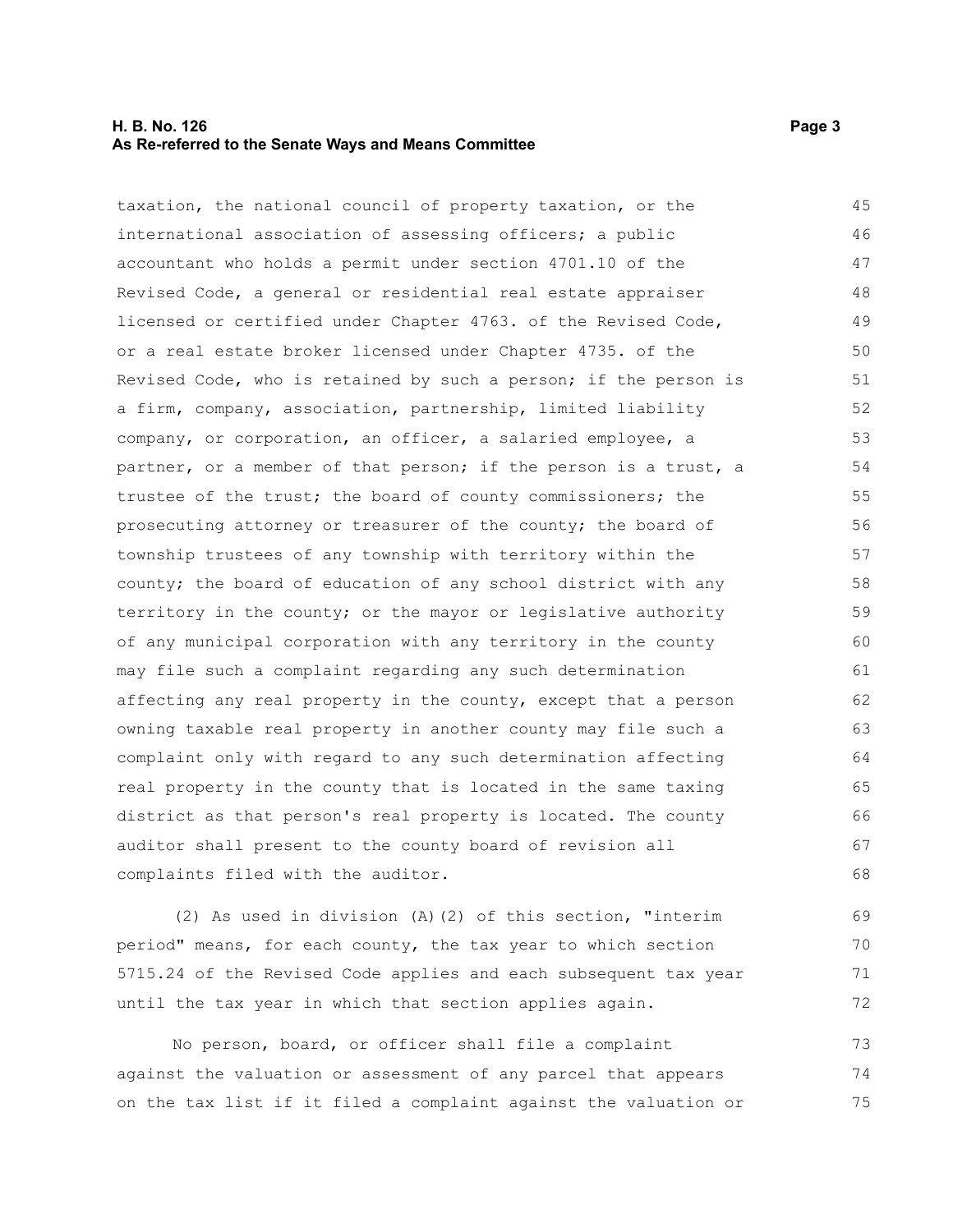#### **H. B. No. 126** Page 4 **As Re-referred to the Senate Ways and Means Committee**

assessment of that parcel for any prior tax year in the same interim period, unless the person, board, or officer alleges that the valuation or assessment should be changed due to one or more of the following circumstances that occurred after the tax lien date for the tax year for which the prior complaint was filed and that the circumstances were not taken into consideration with respect to the prior complaint: 76 77 78 79 80 81 82

(a) The property was sold in an arm's length transaction, as described in section 5713.03 of the Revised Code; 83 84

- (b) The property lost value due to some casualty;
- (c) Substantial improvement was added to the property;

(d) An increase or decrease of at least fifteen per cent in the property's occupancy has had a substantial economic impact on the property. 87 88 89

(3) If a county board of revision, the board of tax appeals, or any court dismisses a complaint filed under this section or section 5715.13 of the Revised Code for the reason that the act of filing the complaint was the unauthorized practice of law or the person filing the complaint was engaged in the unauthorized practice of law, the party affected by a decrease in valuation or the party's agent, or the person owning taxable real property in the county or in a taxing district with territory in the county, may refile the complaint, notwithstanding division (A)(2) of this section. 90 91 92 93 94 95 96 97 98 99

(4)(a) No complaint filed under this section or section 5715.13 of the Revised Code shall be dismissed for the reason that the complaint fails to accurately identify the owner of the property that is the subject of the complaint. 100 101 102 103

(b) If a complaint fails to accurately identify the owner 104

85

86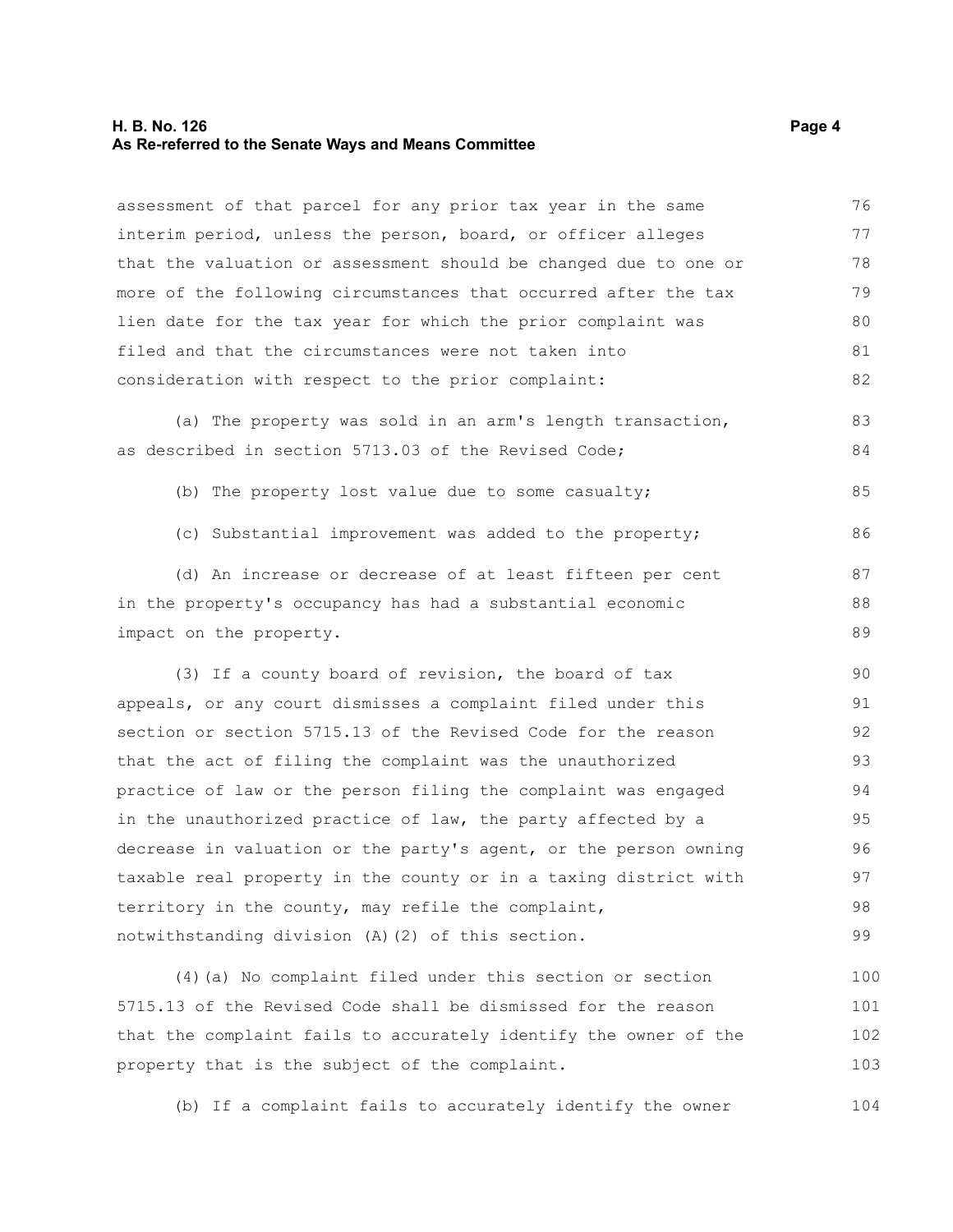#### **H. B. No. 126** Page 5 **As Re-referred to the Senate Ways and Means Committee**

of the property that is the subject of the complaint, the board of revision shall exercise due diligence to ensure the correct property owner is notified as required by divisions (B) and (C) of this section. 105 106 107 108

(5) Notwithstanding division (A)(2) of this section, a person, board, or officer may file a complaint against the valuation or assessment of any parcel that appears on the tax list if it filed a complaint against the valuation or assessment of that parcel for any prior tax year in the same interim period if the person, board, or officer withdrew the complaint before the complaint was heard by the board.

(6) A board of county commissioners, a board of township trustees, the board of education of a school district, or the mayor or legislative authority of a municipal corporation may not file a complaint or a counterclaim to a complaint under this section with respect to property the political subdivision does not own unless the board or legislative authority or, in the case of a mayor, the legislative authority of the municipal corporation first adopts a resolution authorizing the filing of the complaint or counterclaim at a public meeting of the board or legislative authority. The resolution shall include all of the following information: 116 117 118 119 120 121 122 123 124 125 126

(a) Identification of the parcel or parcels that are the subject of the complaint or counterclaim by street address, if available from online records of the county auditor, and by permanent parcel number; 127 128 129 130

(b) The name of at least one of the record owners of the parcel or parcels; 131 132

(c) If the resolution authorizes the filing of a

133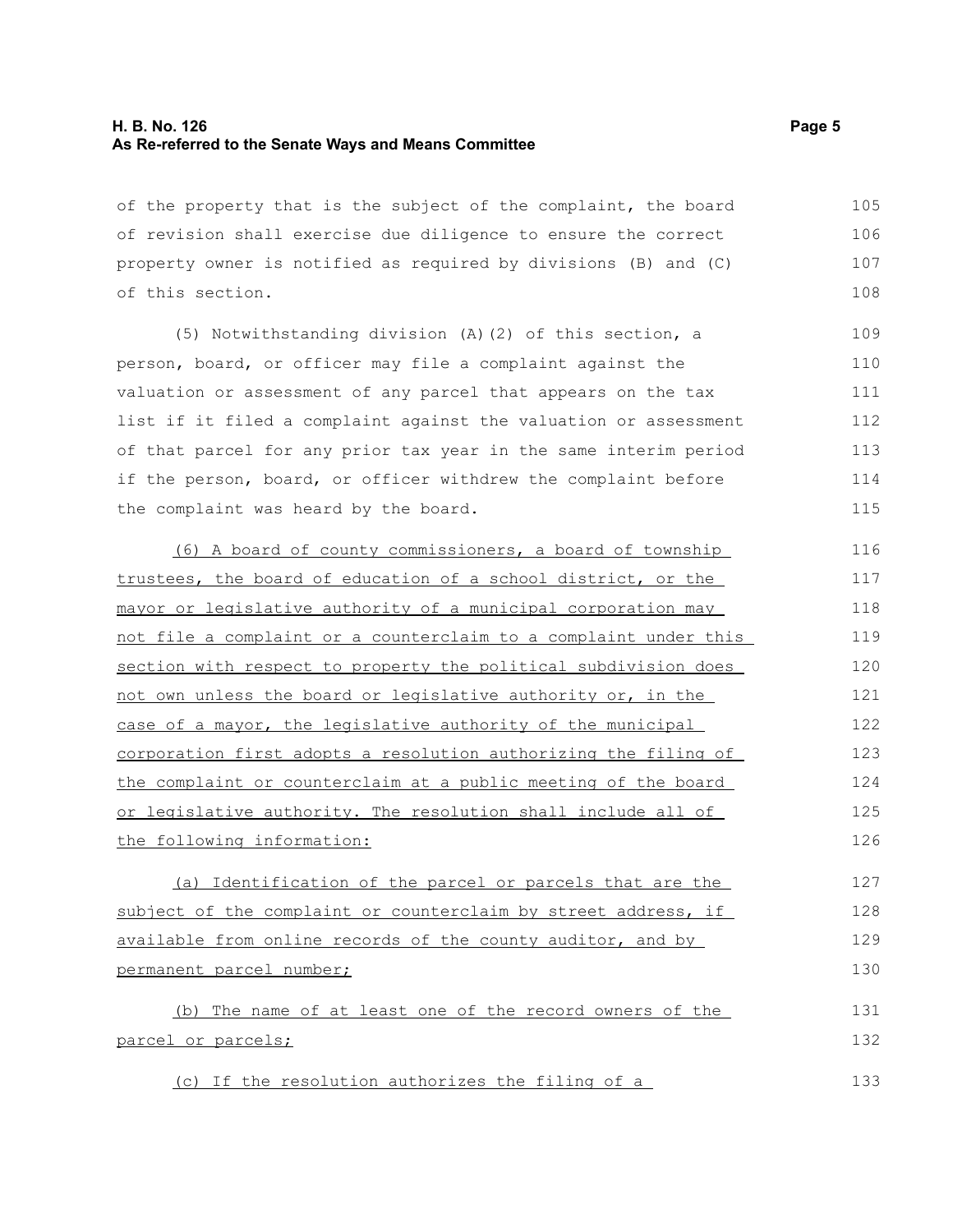complaint, the basis for the complaint under divisions  $(A)$   $(1)$   $(a)$ to (f) of this section relative to each parcel identified in the resolution. A board or legislative authority shall not adopt a resolution required under division (A)(6) of this section that identifies more than one parcel under division (A)(6)(a) of this section, except that a single resolution may identify more than one parcel under that division if each parcel has the same record owner or the same record owners, as applicable. Such a resolution shall not include any other matter and shall be adopted by a separate vote from the question of whether to adopt any other resolution except another resolution under division (A)(6) of this section. Before adopting a resolution required by division (A)(6) of this section, the board or legislative authority shall mail a written notice to at least one of the record owners of the parcel or parcels identified in the resolution stating the intent of the board or legislative authority in adopting the resolution, the proposed date of adoption, and, if the resolution is to authorize the filing of a complaint, the basis for the complaint under divisions (A)(1)(a) to (f) of this section relative to each parcel identified in the resolution. The notice shall be sent by certified mail to the last known tax-mailing address of at least one of the record owners and, if different from that tax-mailing address, to the street address of the parcel or parcels identified in the resolution. Alternatively, if the board has record of an internet identifier of record associated with at least one of the record owners, the board may send the notice by ordinary mail and by that internet identifier of record of the time and place the resolution will be heard. The notice shall be postmarked at least fourteen 134 135 136 137 138 139 140 141 142 143 144 145 146 147 148 149 150 151 152 153 154 155 156 157 158 159 160 161 162 163 164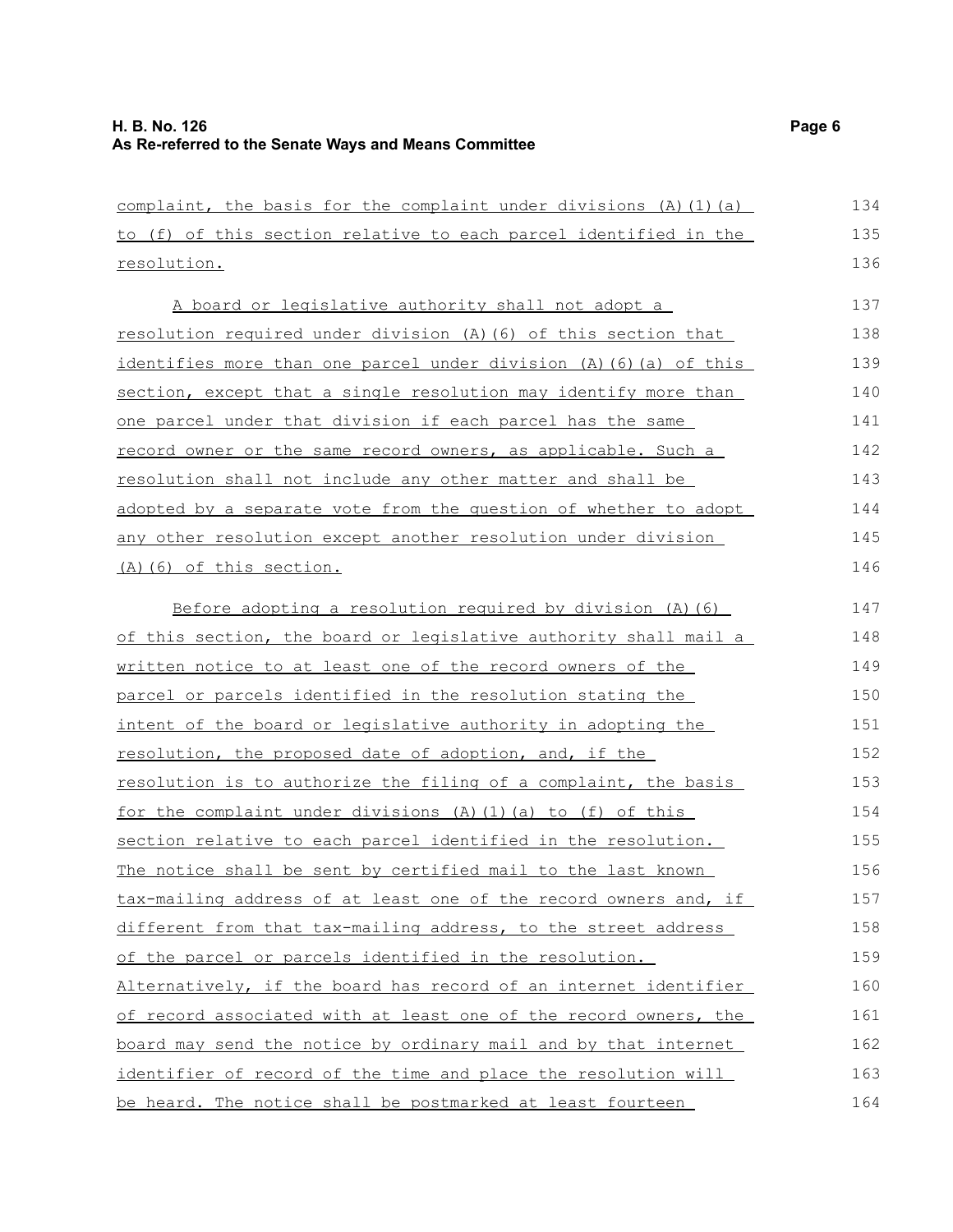| calendar days before the board or legislative authority adopts   | 165 |
|------------------------------------------------------------------|-----|
| the resolution.                                                  | 166 |
| A board of revision has jurisdiction to consider a               | 167 |
| complaint or counterclaim filed pursuant to a resolution adopted | 168 |
| under division (A) (6) of this section only if the board, mayor, | 169 |
| or legislative authority causes the resolution to be certified   | 170 |
| to the board of revision within thirty days after the last date  | 171 |
| such a complaint or counterclaim could be filed. The failure to  | 172 |
| accurately identify the street address or the name of the record | 173 |
| owners of the parcel in the resolution shall not invalidate the  | 174 |
| resolution nor be a cause for dismissal of the complaint or      | 175 |
| counterclaim.                                                    | 176 |
| (7) A complaint form prescribed by a board of revision or        | 177 |
| the tax commissioner for the purpose of this section shall       | 178 |
| include a box that a board, mayor, or legislative authority,     | 179 |
| when filing a complaint or counterclaim, must check indicating   | 180 |
| that a resolution authorizing the complaint was adopted in       | 181 |
| accordance with division (A) (6) of this section and that notice | 182 |
| was provided before adoption of the resolution to at least one   | 183 |
| of the record owners of the property that is the subject of the  | 184 |
| complaint or counterclaim.                                       | 185 |
| (B) Within thirty days after the last date such complaints       | 186 |
| may be filed, the auditor shall give notice of each complaint in | 187 |
| which the stated amount of overvaluation, undervaluation,        | 188 |
| discriminatory valuation, illegal valuation, or incorrect        | 189 |
| determination is at least seventeen thousand five hundred        | 190 |
| dollars to each property owner whose property is the subject of  | 191 |
| the complaint, if the complaint was not filed by the owner or    | 192 |
| the owner's spouse, and to each board of education whose school  | 193 |
| district may be affected by the complaint. For the purpose of    | 194 |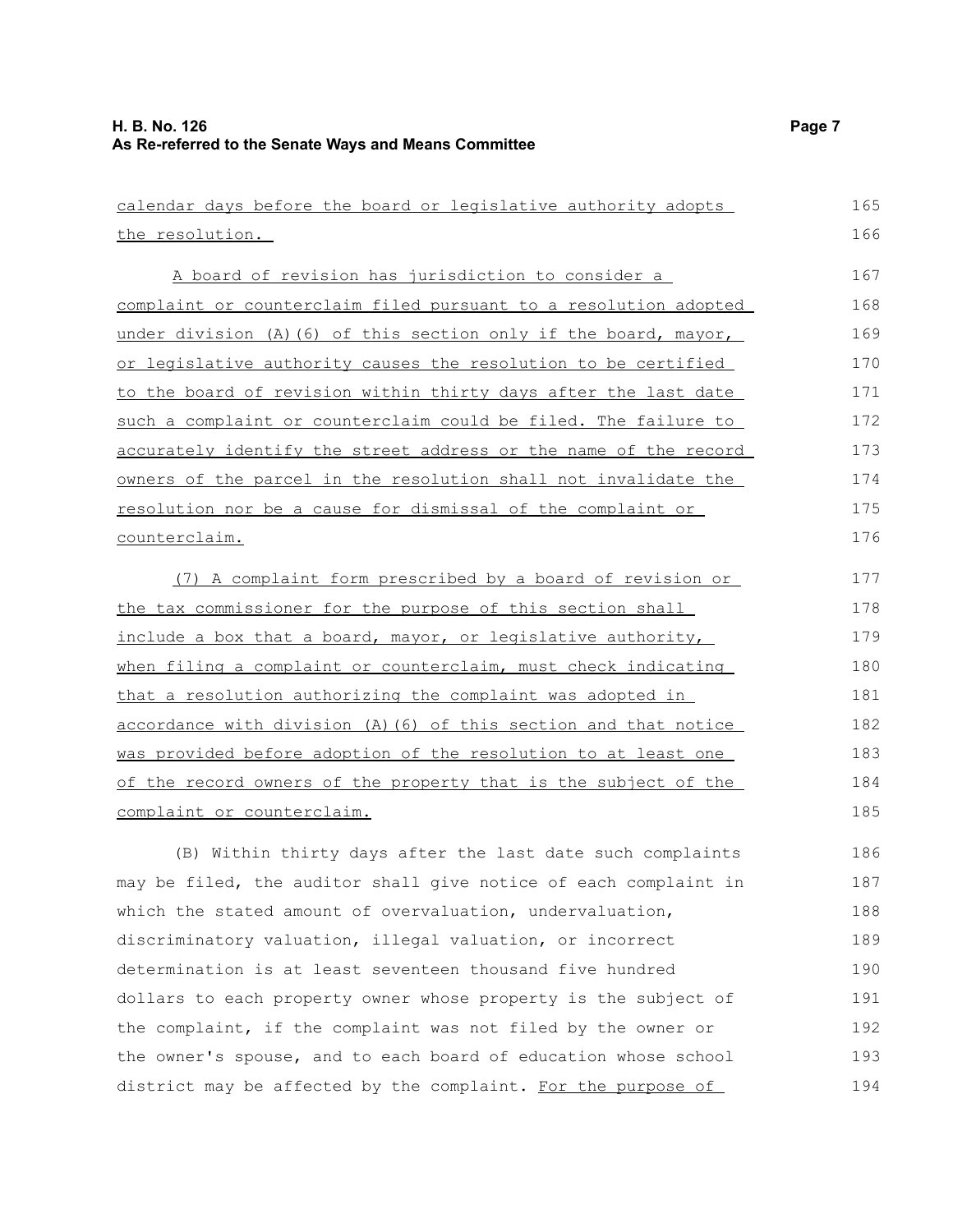### **H. B. No. 126 Page 8 As Re-referred to the Senate Ways and Means Committee**

| this division, separate complaints filed with respect to parcels | 195 |
|------------------------------------------------------------------|-----|
| which together form an economic unit shall be treated as if the  | 196 |
| parcels were included on a single complaint. As used in this     | 197 |
| division, "economic unit" means property comprised of multiple   | 198 |
| parcels that is united by an economic function such that it will | 199 |
| normally be sold as a single property. An economic unit may be   | 200 |
| comprised of parcels that are neither contiguous nor owned by    | 201 |
| the same owner, but the parcels must be managed and operated on  | 202 |
| a unitary basis and each parcel must make a positive             | 203 |
| contribution to the operation of the unit.                       | 204 |
| Within thirty days after receiving such notice, a board of       | 205 |
| education; a property owner; the owner's spouse; an individual   | 206 |
| who is retained by such an owner and who holds a designation     | 207 |
| from a professional assessment organization, such as the         | 208 |
| institute for professionals in taxation, the national council of | 209 |
| property taxation, or the international association of assessing | 210 |
| officers; a public accountant who holds a permit under section   | 211 |
| 4701.10 of the Revised Code, a general or residential real       | 212 |
| estate appraiser licensed or certified under Chapter 4763. of    | 213 |
| the Revised Code, or a real estate broker licensed under Chapter | 214 |
| 4735. of the Revised Code, who is retained by such a person; or, | 215 |
| if the property owner is a firm, company, association,           | 216 |
| partnership, limited liability company, corporation, or trust,   | 217 |
| an officer, a salaried employee, a partner, a member, or trustee | 218 |
| of that property owner, may file a complaint in support of or    | 219 |
| objecting to the amount of alleged overvaluation,                | 220 |
| undervaluation, discriminatory valuation, illegal valuation, or  | 221 |
| incorrect determination stated in a previously filed complaint   | 222 |
| or objecting to the current valuation. Upon the filing of a      | 223 |
| complaint under this division, the board of education or the     | 224 |
| property owner shall be made a party to the action.              | 225 |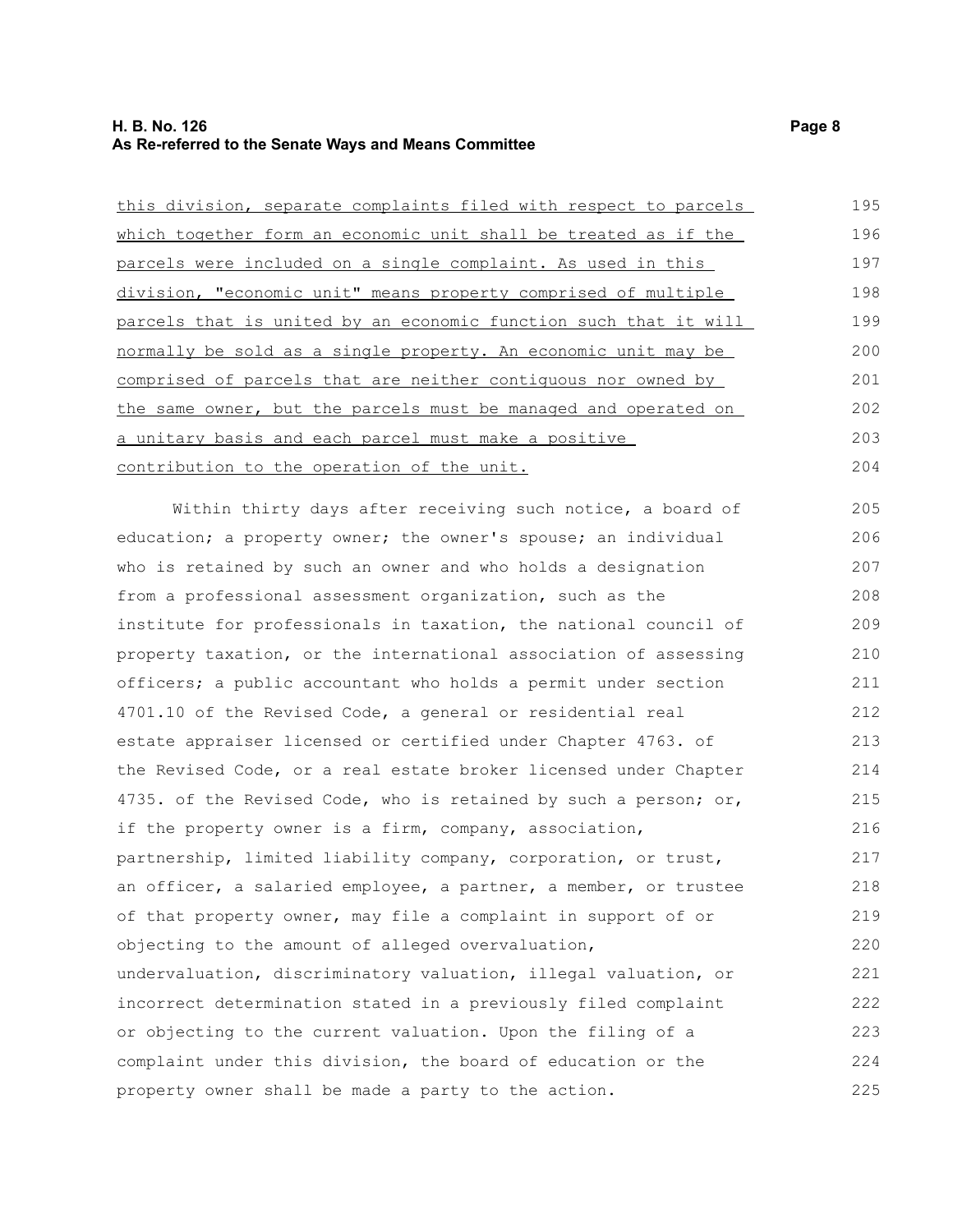#### **H. B. No. 126 Page 9 As Re-referred to the Senate Ways and Means Committee**

(C) Each board of revision shall notify any complainant and also the property owner, if the property owner's address is known, when a complaint is filed by one other than the property owner, not less than ten days prior to the hearing, either by certified mail or, if the board has record of an internet identifier of record associated with the owner, by ordinary mail and by that internet identifier of record of the time and place the same will be heard. The board of revision shall hear and render its decision on a complaint within one hundred eighty days after the last day a complaint may be filed with the board under division (A)(1) of this section or, if a complaint is filed within thirty days after receiving notice from the auditor as provided in division (B) of this section, within one hundred eighty days after such filing. 226 227 228 229 230 231 232 233 234 235 236 237 238 239

(D) The determination of any such complaint shall relate back to the date when the lien for taxes or recoupment charges for the current year attached or the date as of which liability for such year was determined. Liability for taxes and recoupment charges for such year and each succeeding year until the complaint is finally determined and for any penalty and interest for nonpayment thereof within the time required by law shall be based upon the determination, valuation, or assessment as finally determined. Each complaint shall state the amount of overvaluation, undervaluation, discriminatory valuation, illegal valuation, or incorrect classification or determination upon which the complaint is based. The treasurer shall accept any amount tendered as taxes or recoupment charge upon property concerning which a complaint is then pending, computed upon the claimed valuation as set forth in the complaint. If a complaint filed under this section for the current year is not determined by the board within the time prescribed for such determination, 240 241 242 243 244 245 246 247 248 249 250 251 252 253 254 255 256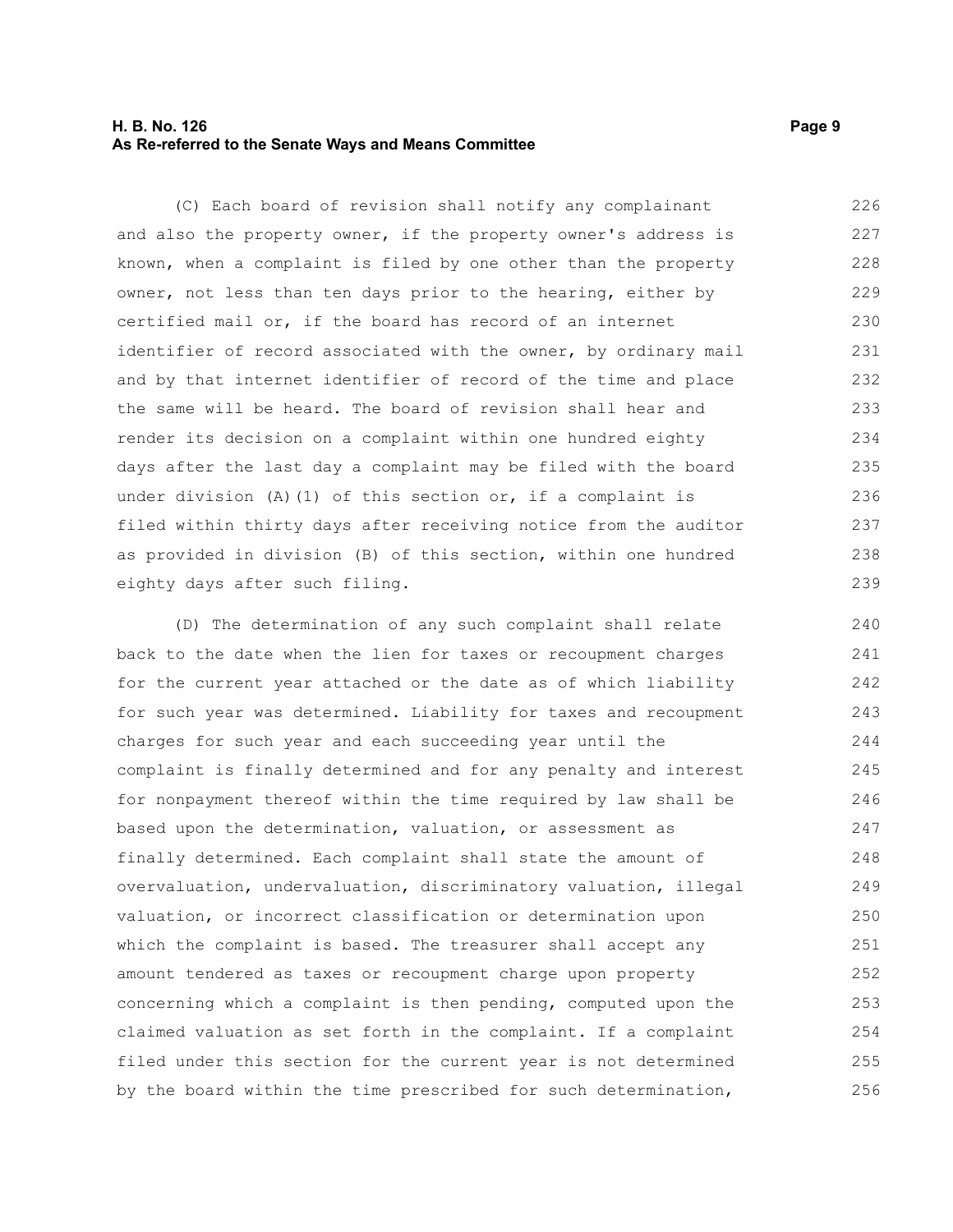#### **H. B. No. 126 Page 10 As Re-referred to the Senate Ways and Means Committee**

the complaint and any proceedings in relation thereto shall be continued by the board as a valid complaint for any ensuing year until such complaint is finally determined by the board or upon any appeal from a decision of the board. In such case, the original complaint shall continue in effect without further filing by the original taxpayer, the original taxpayer's assignee, or any other person or entity authorized to file a complaint under this section. 257 258 259 260 261 262 263 264

(E) If a taxpayer files a complaint as to the classification, valuation, assessment, or any determination affecting the taxpayer's own property and tenders less than the full amount of taxes or recoupment charges as finally determined, an interest charge shall accrue as follows: 265 266 267 268 269

(1) If the amount finally determined is less than the amount billed but more than the amount tendered, the taxpayer shall pay interest at the rate per annum prescribed by section 5703.47 of the Revised Code, computed from the date that the taxes were due on the difference between the amount finally determined and the amount tendered. This interest charge shall be in lieu of any penalty or interest charge under section 323.121 of the Revised Code unless the taxpayer failed to file a complaint and tender an amount as taxes or recoupment charges within the time required by this section, in which case section 323.121 of the Revised Code applies. 270 271 272 273 274 275 276 277 278 279 280

(2) If the amount of taxes finally determined is equal to or greater than the amount billed and more than the amount tendered, the taxpayer shall pay interest at the rate prescribed by section 5703.47 of the Revised Code from the date the taxes were due on the difference between the amount finally determined and the amount tendered, such interest to be in lieu of any 281 282 283 284 285 286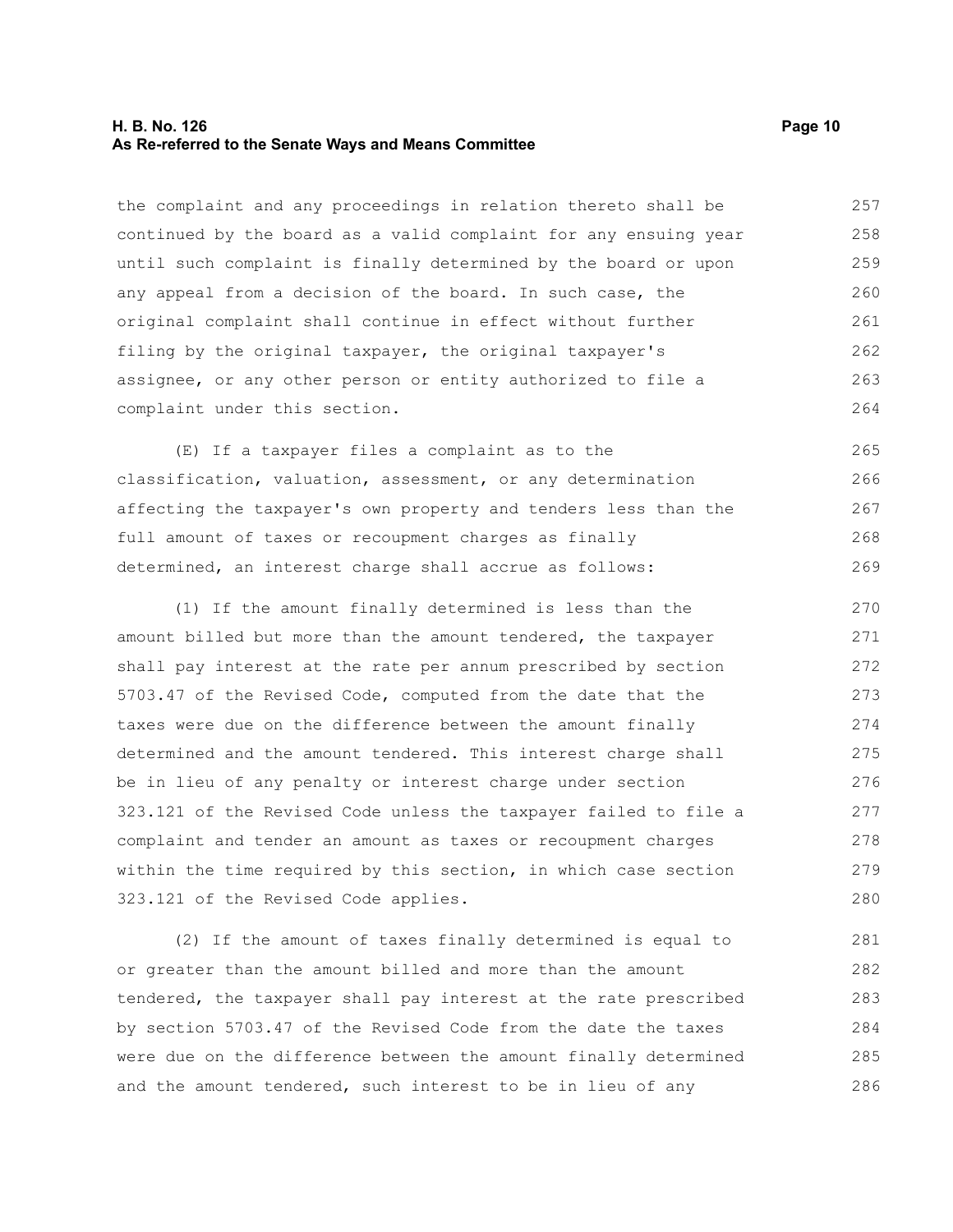#### **H. B. No. 126 Page 11 As Re-referred to the Senate Ways and Means Committee**

interest charge but in addition to any penalty prescribed by section 323.121 of the Revised Code. 287 288

(F) Upon request of a complainant, the tax commissioner shall determine the common level of assessment of real property in the county for the year stated in the request that is not valued under section 5713.31 of the Revised Code, which common level of assessment shall be expressed as a percentage of true value and the common level of assessment of lands valued under such section, which common level of assessment shall also be expressed as a percentage of the current agricultural use value of such lands. Such determination shall be made on the basis of the most recent available sales ratio studies of the commissioner and such other factual data as the commissioner deems pertinent. 289 290 291 292 293 294 295 296 297 298 299 300

(G) A complainant shall provide to the board of revision all information or evidence within the complainant's knowledge or possession that affects the real property that is the subject of the complaint. A complainant who fails to provide such information or evidence is precluded from introducing it on appeal to the board of tax appeals or the court of common pleas, except that the board of tax appeals or court may admit and consider the evidence if the complainant shows good cause for the complainant's failure to provide the information or evidence to the board of revision. 301 302 305 306 307 308 309 310

(H) In case of the pendency of any proceeding in court based upon an alleged excessive, discriminatory, or illegal valuation or incorrect classification or determination, the taxpayer may tender to the treasurer an amount as taxes upon property computed upon the claimed valuation as set forth in the complaint to the court. The treasurer may accept the tender. If 311 312 313 314 315 316

303 304